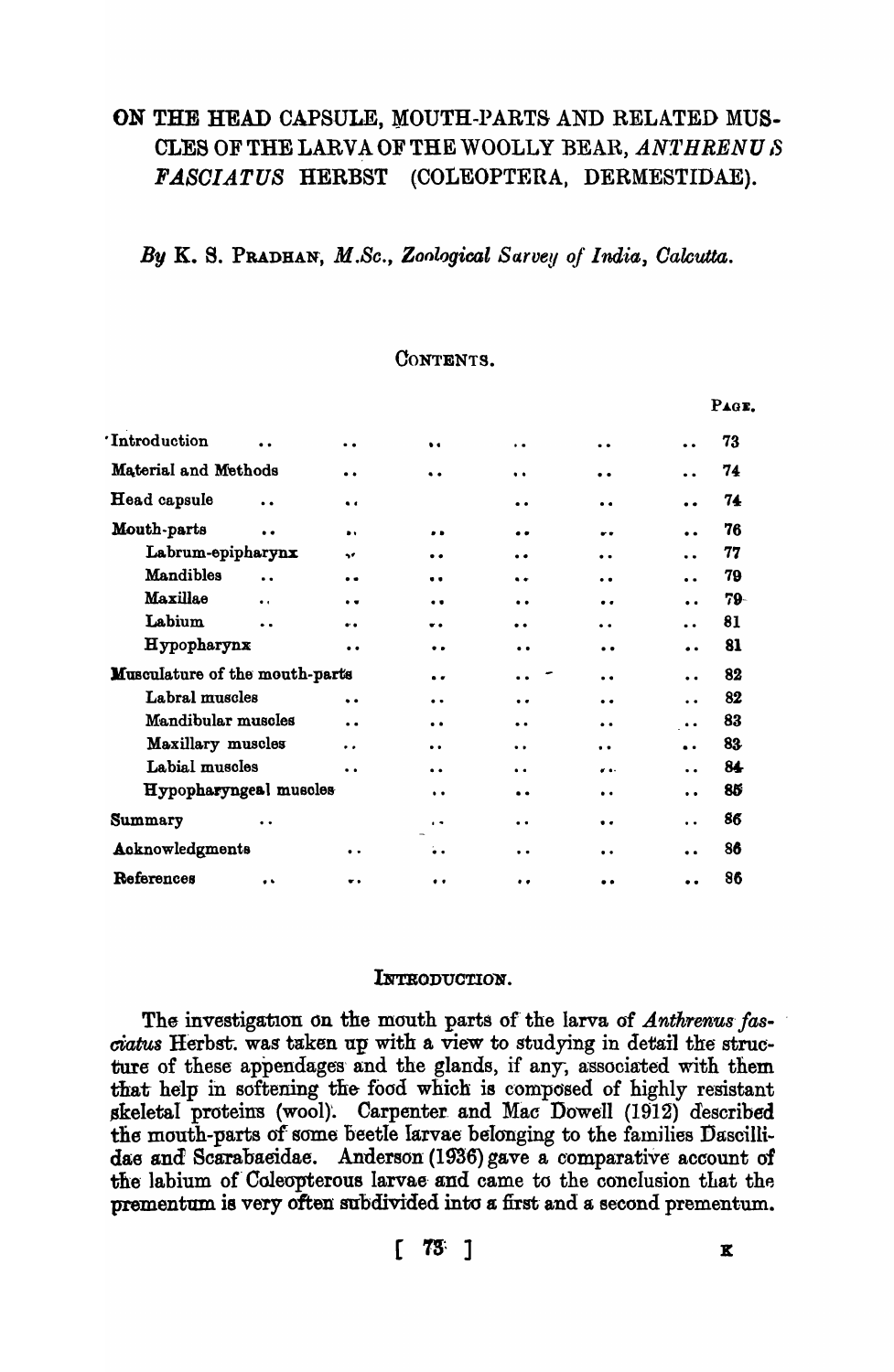Das (1938) described the musculature of the mouth-parts of insect larvae belonging to various orders including Coleoptera and did not support the view advanced by Anderon. Although a number of papers have been published on the morphology of the mouth-parts of adult and larval insects there still exists difference of opinion in the interpretation of the sclerites of mouth-parts, especially of labium. Dorsey (1943) dealt with a comparative study of the musculature of the labrum, labium, and hypopharyngeal region of adult and immature Coleoptera. The present study on the larva of *Anthrenus fasciatus* has revealed that the prementum is a single, undivided plate and that there exist differences in the structure of mentum and the arrangement of labial muscles in the larvae of A. *fasciatus* and *Dermestes vulpinus,* the insects belonging to the same family Dermestidae.

## MATERIAL AND METHODS.

The size of the larvae in different stages of growth varies from 0·7 to 4·5 mm. in 1ength. For the present study nearly fully grown larvae, about 3.5 to 4 mm. were employed. For the study of the mouth-parts, the specimens were treated with 10 per cent. KOH overnight, then thoroughly washed in distilled water and finally stained with basic carbol fuchsin. For the study of musculature, material preserved in 90 percent alcohol after a thoracic incision was found to be better than the fresh one. The head of the preserved larva was severed from the rest of the body and treated with acetone for a few days to dissolve the superfluous fat. Although the entire fat was not thus removed, the treatment proved useful and facilitated dissection to a considerable extent. Mter treating with acetone, the head was softened in distilled water for two days. Dissections were then made in 50 per cent. alcohol under a binocular microscope. The dissected mouth-parts along with the muscles were stained with a weak solution of eosin in 90 per cent. alcohol, cleared in Xylol and mounted in balsam. Some stained preparations were also made in glycerine. Microtome sections,  $8-10\mu$  thick, of the head of the larva were cut in a vertical-longitudinal plane and were stained with jron haematoxylin and Orange G. The larvae employed for cutting sections were fixed in alcoholic Bouin's fluid immedately after they had cast off their skin, and preserved in 80 per cent. alcohol.

# HEAD CAPSULE.

The head capsule of the larva of *Anthrenus fasciatus* (text-fig. 1) is of hypognathous type. The mid-dorsal region of the head, the epicranium, carries an inverted Y-shaped suture, the epicranial suture *(ep. s.).*  The stem of the Y or the coronal suture  $(c, s)$ , also known as the metopic suture, extends medially on the top of the head. The two arms of the y. which diverge from the anterior end of the coronal suture and run anteriorly upto the antennal suture are called the frontal sutures *(f.s.)*. The area bounded by the frontal sutures is the frons *(fr.).* The lateral areas of the cranium enclosed between the coronal and the frontal sutures are the parietals (prtl.). The dorsal surfaces of the two parietals forming the top of the head constitute the vertex  $(v_*)$ .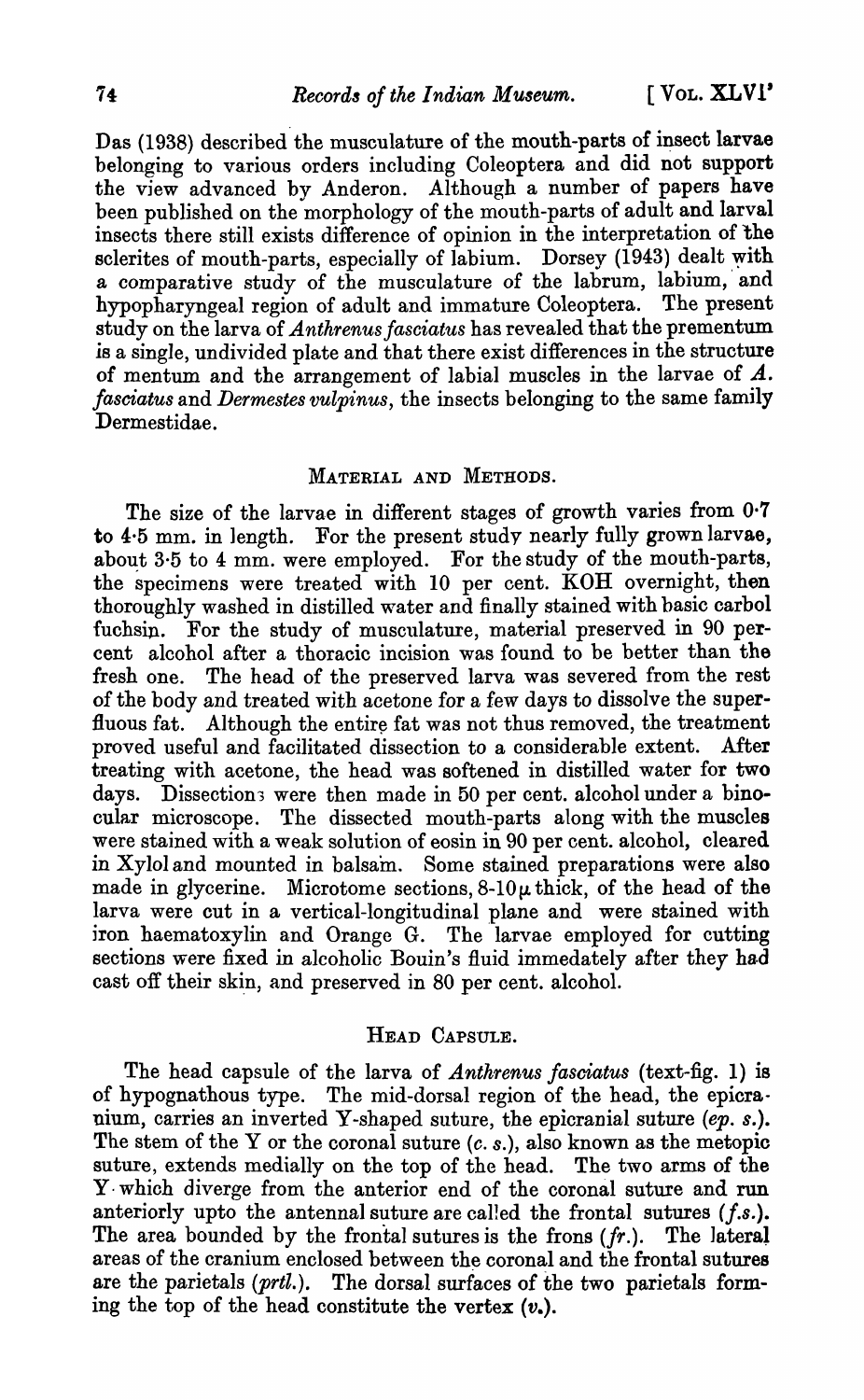

TEXT-FIG. 1.

Dorsal view of the head capsule of the larva of *Anthrenus fasciatus* Herbst.

*an. 8., antennal suture ; an. 8c., antennal sclerite ; anc., antacorium ; ant., antenna; c.s., coronal suture; er., epistdmal ridge; ep. s, epicranial suture; f., flagellum; fr.,* frons; f.s., frontal suture; la., labrum; md., mandible; *o.*, ocelli; p., pedicel; prtl., parietal; *8C.,* scape; *v.,* vertex.

The frons is a well defined sclerite, limited dorsally and laterally by the frontal sutures *(f.s.),* and ventrally by the epistomal or fronto-clypeal suture. The epistomal suture is a deep inflection producing internally a strong chitinous ridge *(er.)* known as the epistomal ridge and this forms a brace in the region between the anterior mandibular articulations . The anterior arms of the tentorium (text-fig. 2b, a. tent. a.) arise from the epistomal ridge. The subgenal margins (text-fig.  $2a, sq. m$ .) are connected in front with the epistomal suture running across the face and behind with the marginal rim of the epicranium called the peristome (fig. *2a,* pm.) which is well developed.

The antennae are situated laterally near the bases of the mandibles The antennal sutures (text-fig. 1, an. s.) are closely approximated to the frontal sutures. Each antenna is lodged in a circular, lightly pigmented membranous area, the antacorium (anc.), and is surrounded by a deeply chitinised ring, the antennal sclerite (an. *se.).* The antenna is composed of three segments, the scape  $(sc)$ , the pedicel  $(p_1)$ , and a short flagellum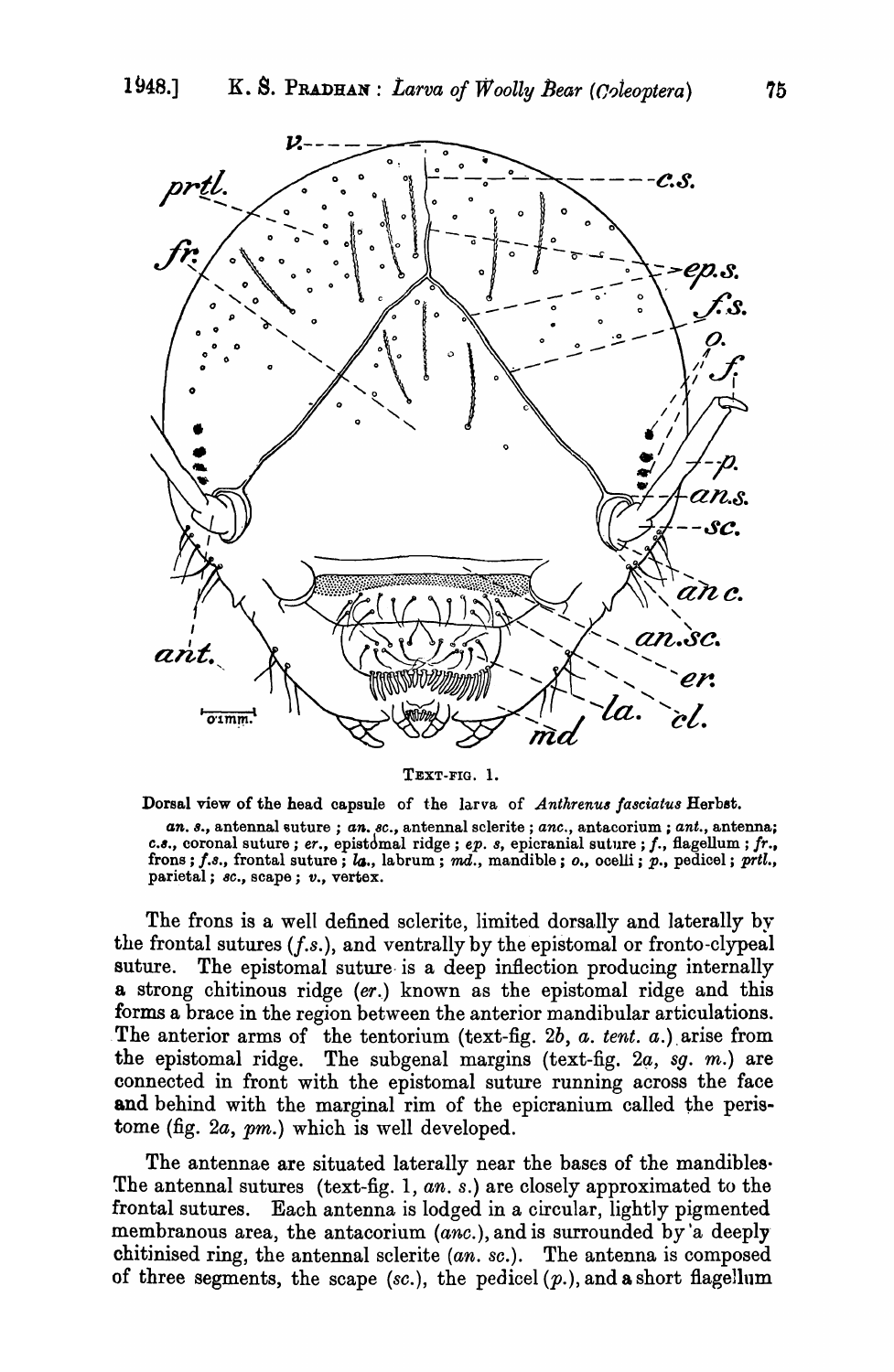$(f<sub>i</sub>)$ . The second segment is the longest and almost invariably presents a slight constriction a little before the middle of its length. The third segment is the smallest, and carries a small, conical sensory papilla at its tip. Each antenna is moved by two extrinsic muscles, one levator (text-fig. *2b, l. ant.)* and the other depressor (d. ant.). The area of the cranium just below and behind the antenna is marked by six black dots or ocelli (text-figs. 1 & 2,  $o$ ). These are located in two groups or rows. The anterior or dorsal row contains four ocelli, while the row posterior and ventral to the former contains only two. The two rows do not run prarallel to each other but more or less converge anteriorly. The ocelli of the posterior row are clearly visible from the lateral or ventral side, but the view of the anterior row is obstructed by a number of hairs present between the two rows. The ocelli of both the rows are situated on a pale, lightly pigmented area. The facial region of the cranium is covered with a large number of hairs which are irregularly distributed and the exact boundaries of the various sutures can be clearly seen after removing them. The dorsal surfaces of the two parietals forming the top of the head are devoid of hairs. The posterior region of the head is not very hairy. There are a few hair on the ventral or posterior surface of the gnathal appendages and also near the subgenal and the peristomal margin.

The occipital suture is absent. The area of the cranium limited anteriorly by the frontal sutures, ventrally by the subgenal margins (text-fig. 2a, *S9.* m.) and peristome, and posteriorly by the post-occipital suture  $(p.o.s.)$  is the posterior region of the cranium (post-cr.) The post-occiput  $(p. oc.)$ , which forms the margin of the occipital foramen (oc. *f.),* is a narrow band of the epioranium separated from the posterior region of the cranium by the post-occipital suture and to this is attached the neck membrane. The dorso-Iateral region of the post-occiput bears a pair of somewhat deeply chitinised areas  $(ch. a.)$ . Internally and ventrally the post-occipital suture forms n strongly chitinised postoccipital ridge *(p.o.r.).* At the base of the posterior tentorial arms, which arise from the post-occipital ridge, are situated narrow pits which lead into them. The posterior margin of the post-occiput bears ventro-Iaterally a pair of small processes, which by their position may be called the occipital condyle (text-fig. *2a, oc.).* 

### MOUTH-PARTS.

The mouth-parts of the larva of *Anthrenus fasciatus* consist of: (1) an unpaired *labrum-epipharynx*, (2) a pair of *mandibles*, (3) a pair of *maxillae*,  $(4)$  an unpaired *labium*, and  $(5)$  an unpaired *hypopharynx*. The space enclosed by these appendages is the pre-oral or extra-oral cavity and it ends proximally at the opening of the mouth aperture. The roof of the pre-oral cavity is formed by the inner membranous region of the clypeolabrum, while its floor is formed by the membranous tongue-like  $h\bar{v}$ popharynx, which is continuous with the labium. Its lateral walls are formed by the inner sides of the mandibles and maxillae.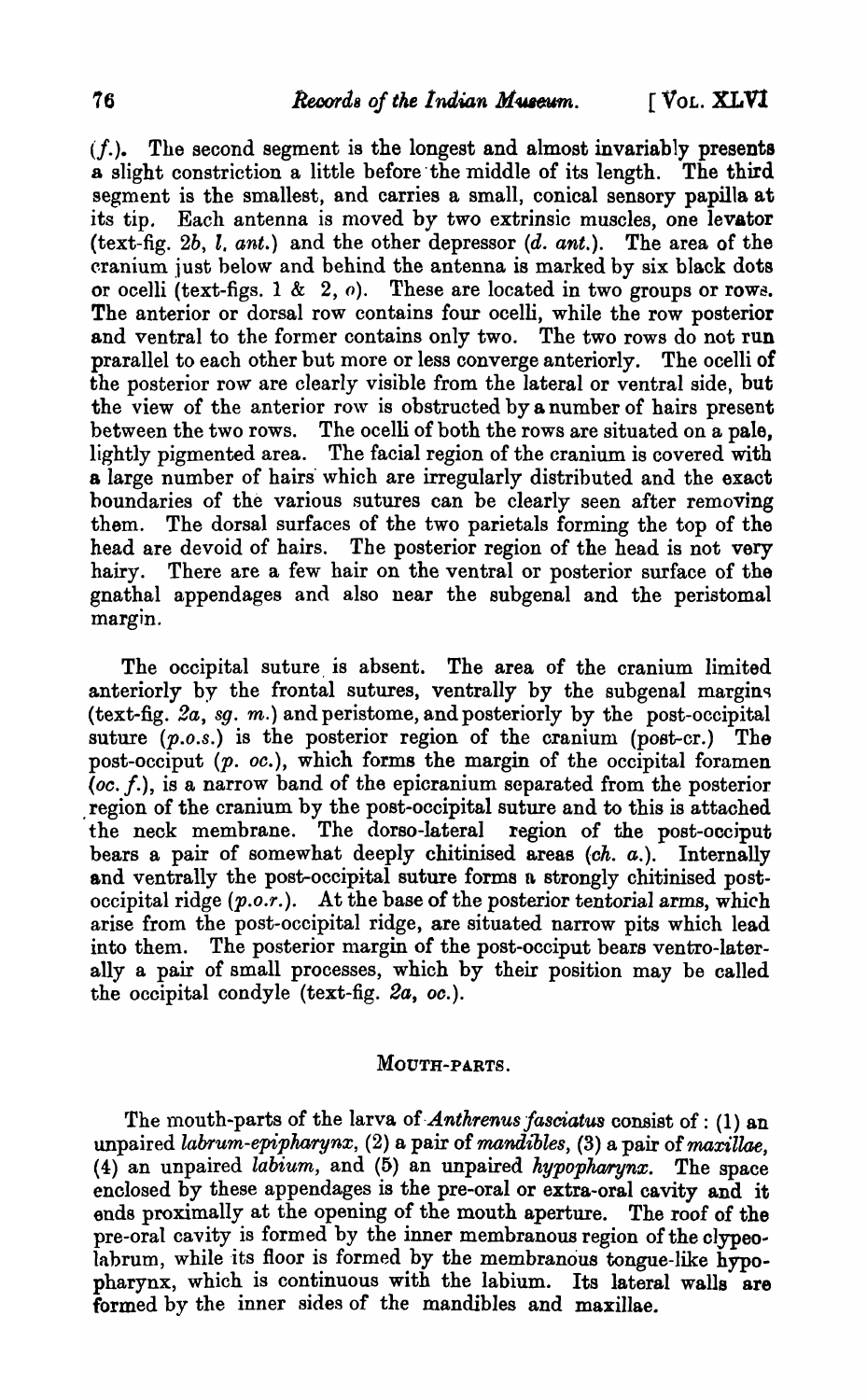

TEXT-FIG. 2.

Anthrenus fasciatus Herbst.—a. Ventral view of the head capsule. b. ventral view of a portion of the dorsal wall of the head capsule.

a. tent. a., anterior tentorial arm; c. la. s., clypeolabral suture; ch. a., chitinised area; d. ant., depressor muscle of antenna; e. pr. t., strong rod-like sclerite; la., labrum; lb., labium; md., mandible; mx., maxilla; o., ocelli; oc., occipital condyle; oc. f., occipital foramen; pm., peristome; p. oc., post occiput; p. o. r., post occipital ridge; p. o. s., post occipital suture; post-cr., posterior region of the cranium; r.a.o., retractor muscle of the mouth angl t., torma.

*Labrum-epipharynx* (text-figs. 2b & 3a.).—The labrum-epipharynx is a broad transversely elongate plate. It overlies the mandibles and, when cleared in 5 per cent. KOH solution, looks like a hollow bag. Its anterior or dorsal surface, which forms the labrum slightly convex and deeply chitinised, and is conproper,  $i<sub>s</sub>$ nected proximally to the lower margin of the clypeus by the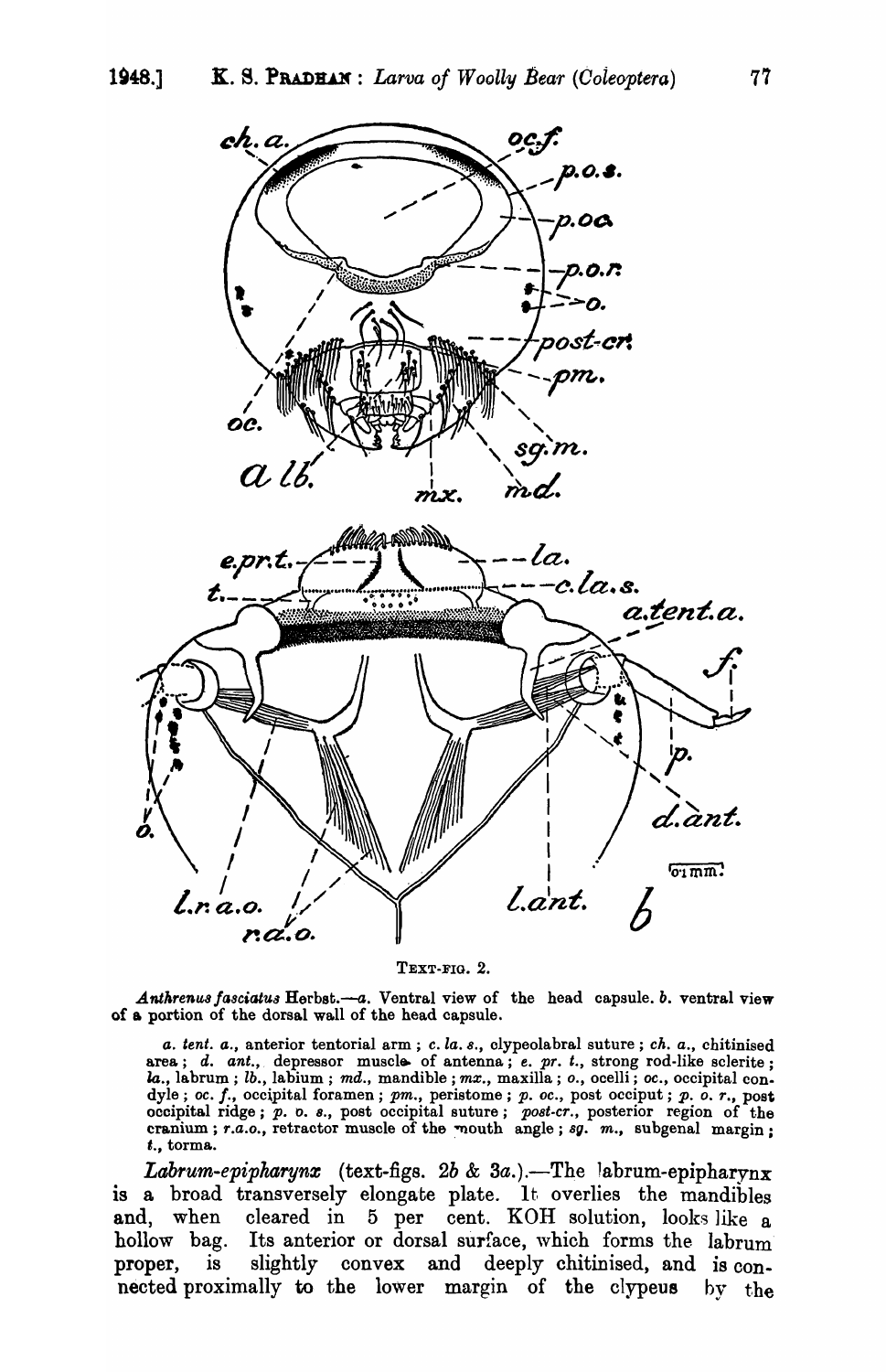clypeo-labral suture (text-fig.  $2b$ ,  $c$ .  $la$ .  $s$ .). From the dorso-lateral corners of the labrum, close to the clypeo-labral suture are given off a pair of strongly chitinised short curved rods known as tormae. Each torma (t.) bends inwards and downwards, and then fuses with-the lateral sclerite (text-fig. *3a, lat. se.)* situated on the epipharyngeal surface of the labrum close to its lateral margin. The fusion of tormae with the lateral sclerites evidently gives greater rigidity and support to the labrum but it has led to the suppression of lateral labral muscles or ventral (posterior) muscles of the labrum, which have been stated by Das (1938) and Dorsey (1943) to be inserted on the torma in the larvae of other Coleopterous insects e.g. *Dermestes vulpinus* F., *Tenebroides mauritanieus* L. and *Tenebriodes* sp. The posterior wall of labrium is thin and membranous and forms the epipharynx. It bears a pair of somewhat rod-like sclerites  $(e. pr. t.)$ , which are inclined towards each other at the distal end. Between the two rod-like sclerites, runs a transverse suture (textfig. *3a, t.s.),* which separates the epipharyngeal surface of the labrum from the membranous inner surface of the clypeus ; and the two together form the epipharyngeal wall of the pre-oral cavity.



#### TEXT-FIG 3.

Anthrenus fasciatus Hebrst.--a. Epipharyngeal surface of the labrum and clypeus as seen from below. *b.* Dorsal view of labium showing various muscles.

*a.*, part of the apodeme; *d. m. pr.*, dorsal muscles of prementum; *e. pr. t.*, strong rod-like sclerite; *l. m. pr.*, lateral muscles of prementum; *l. p.*, labial palp; *lat. sc.*, lateral sclerite; lb. 8., labial suture; li., ligulia; *m.,* mentum; *m. m.* pr., median muscles of prementum; *O. b.* 8. *8C.,* a portion of the oral branch of suspensorial sclerite; pmt., prementum; rt. *hyp.*, retractor muscles of hypopharynx; 8.f., sensory papillae; *6. m.,* submentum ; *8m. m.,* submentomental muscles; *sm.* 8., submentomental suture.

The dorsal surface of the labrum is covered with a large number of irregularly distributed hairs. In preparing a permanent mount of the labrum after treatment with-KOH, most of these hairs fall off and the labrum presents a deeply fenesterated appearance. The epipharyngeal surface of the labrum (text-fig. *3a.)* bears thick, short stumpy setae which are regularly arranged in a single row along its distal margin. It also bears a group of six extreme'y minute, conical sensory papillae (s. *f.)* which are located in front of and slightly away from the transverse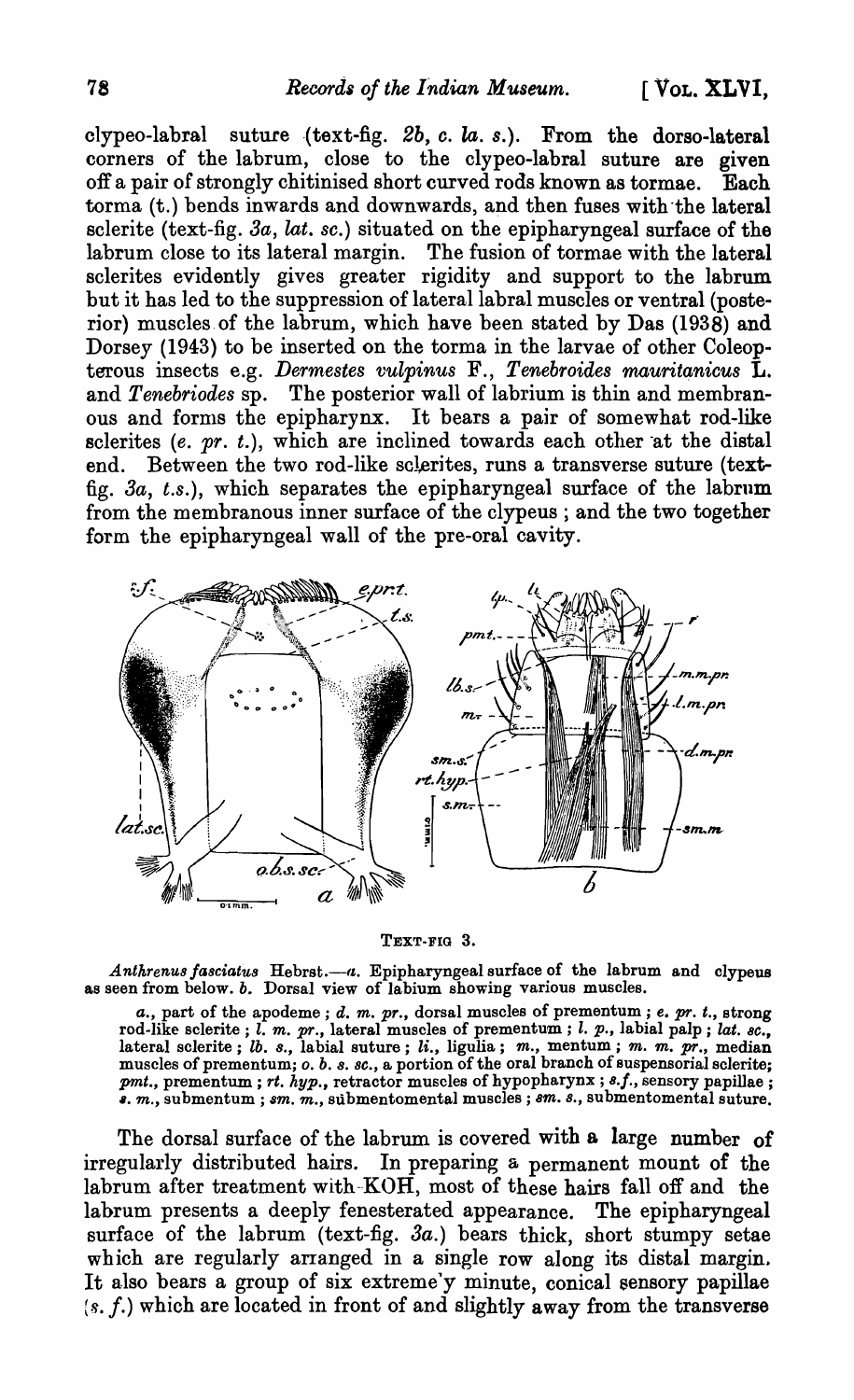suture. The membranous surface of the clypeus also bears a number of sensory papillae arranged in an elleptical, ring-like pattern. They are, however, bigger in size than those borne by the epipharyngeal surface of the labrum.

*Mandibles* (text-fig. 4c.).—The mandibles are the strongest of the mouth-parts and are situated laterally, immediately below and behind the labrum and clypeus. The outer surface of each mandible is convex and the basal portion roughly triangular. It is attached to the *pleuro*stomal<sup>1</sup> margin of the cranium by the outer edge of the triangular base. Of the three angles at the basal portion of the mandible one points inwards and projects into the intergnathal pre-oral cavity, while the other two are directed outwards. The proximal region of the mandible is hollow while the brownish-black distal region is very hard and compact. The mesial surface of the distal region of the mandible is deeply notched; it may be called the incisor area since it bears chitinous ridges or teeth, which are, however, not clearly seen in all preparations. In suitable mounts one can see three tooth-like ridges separated by two grooves. Each mandible is hinged to the head capsule by an anterior and a posterior articulation. The anterior or dorsal articulatory point  $(a.a.)$  consists of a notch or socket in the proximal or dorsal margin of the mandible into which fits a convex knob-like structure situated in the dorsal margin of the head capsule, close to the base of the anterior tentorial arms. The posterior or ventral articulatory point  $(p.a.)$  consists of a strongly developed condyle which fits into a socket in the ventral margin of the posterior region of the cranium. A pair of apodemes or tendons are associated with the mandibles for the attachment of muscles. Of these, the inner or mesial one—the recto-tendon  $(r, t.)$ —arises proximally from the inner angle of the basal portion, while the outer one or extenso-tendon  $(ex. t.)$  arises between the anterior and posterior articulatory surfaces and is situated slightly anterior to the posterior articulation. The proximal region of the mandible on its outer  $\alpha$ : convex surface is covered with a few hairs.

*Maxillae* (text-fig. 4a.).—The two maxillae are situated posterior to the mandibles one on either side of the medally placed labium. Each maxilla consists of a small proximal sclerite, the cardo (ca.) and a long distal sclerite the stipes *(st.)*. The stipes bears a short palpus *(mx. p.)* and two lobes, the galea  $(ga.)$  and the lacinia  $(lc.)$ . A distinct suture between the cardo and the stipes permits considerable flexibility to both. The cardo is attached to the head by the pleural membrane and articulated to the hypostomal margin of the cranium by a small basal condyle (c.), which fits into a groove in the ventral margin or the hypostomal margin. The outer surface of the cardo is somewhat convex and presents a cup-shaped structure when seen from inside, *i.e.*, anterodorsally. The proximal rim of the cardo at its outer'angle on the inner side is inflected to form a stout, slightly curved, tooth-like process  $(c, p)$ . known as the cardo process, to which is attached the promotor muscle of the cardo. Distally the cardo articulates with the stipes forming an angle with the latter. The membranous area bounded by the margins

<sup>1</sup> For desoriptive purposes the part of the subgenal suture lying abovethe mandible is sometimes distinguished as the pleurostomal suture.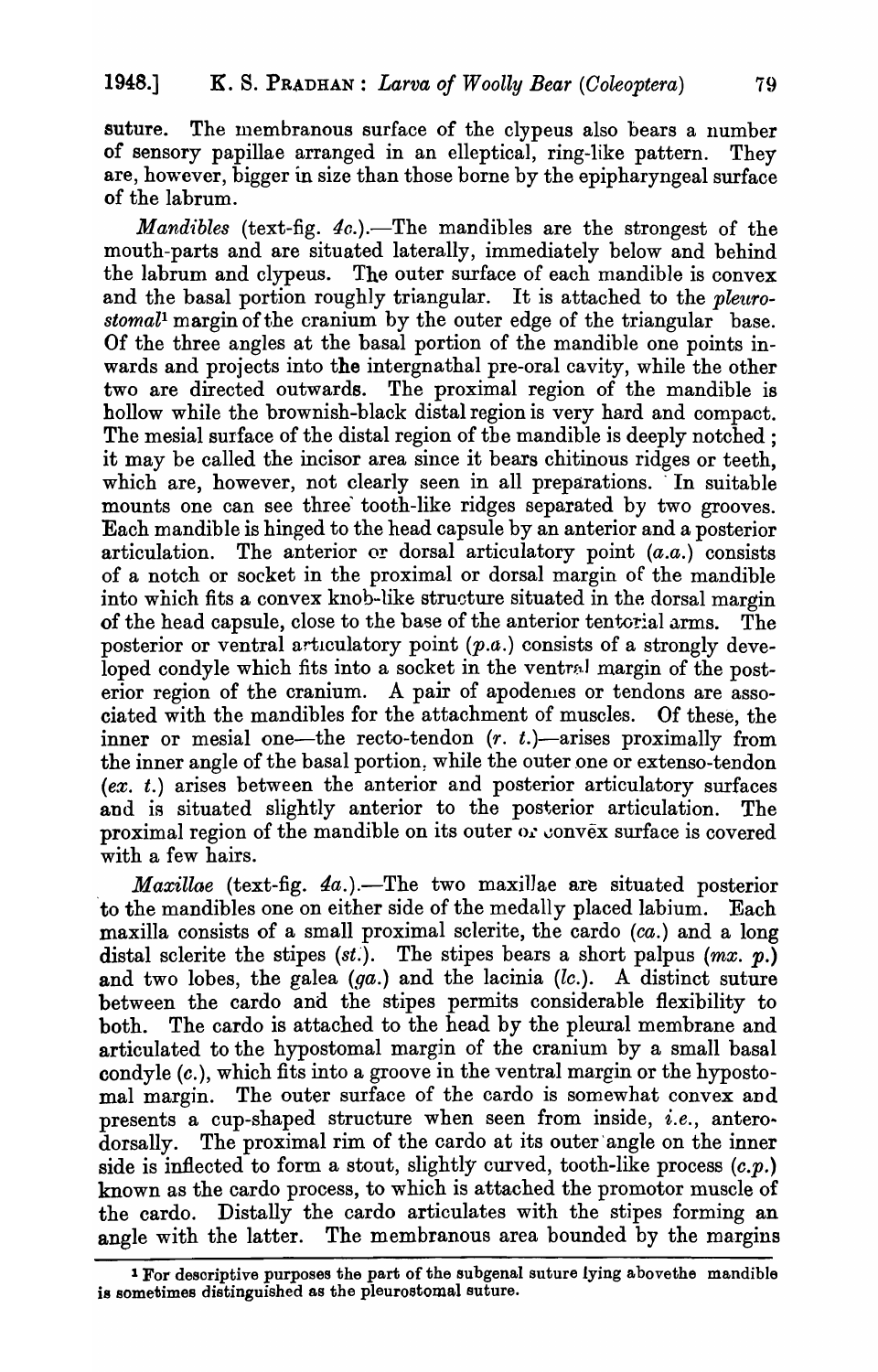

TEXT-FIG. 4.

Anthrenus fasciatus Herbst.-a. Left maxilla. b. Right maxilla with muscles. c. Right mandible with muscles.

a. a., anterior articulatory point; abd. m., abductor muscle; ad. c., adductor of cardo; ad. m., adductor muscle; ad. st., adductor of stipes; c., condyle; c. p., cardo process; ca., cardo; cr. f. la., cranial flexor of lacinia; d. m. p., depressor muscle of palp; ex. t., extenso-tendon; ga., galea; i. m., membranous area; l., m. p. levator muscle of palp;  $k$ ., lacinia;  $mx$ .  $p$ ., maxillary palp;  $p$ .  $a$ ., posterior articulatory point;  $pr. ca$ ., promotor of cardo;  $r. t$ ., recto-tendon;  $st.$ , stipes;  $st. f. la$ ., stipital flexor of lacinia.

of the stipes, cardo, and labium is the basimaxillary membrane. It is devoid of any sclerites. The stipes is narrow proximally and wider distally. At its proximal end it is articulated with the cardo at two points. Das (1938) also states that except in the larval Diptera such a condition exists in most larval insects. From the distal end of the stipes arises the three segmented maxillary palpus  $(mx, p.)$ . The two proximal segments of the palp are broader than long, while the third one is longer than broad and unlike the other segments carries a number of minute sensory papillae at its rounded tip. The galea (ga.) has the form of a flattened lobe narrow at the base and broad distally. Its outer margin is slightly convex and serrated. The distal half of the galea, which carries a large number of thick setae, is less chitinised than the proximal half which stains deeply with fuchsin. The lacinia (lc.) is situated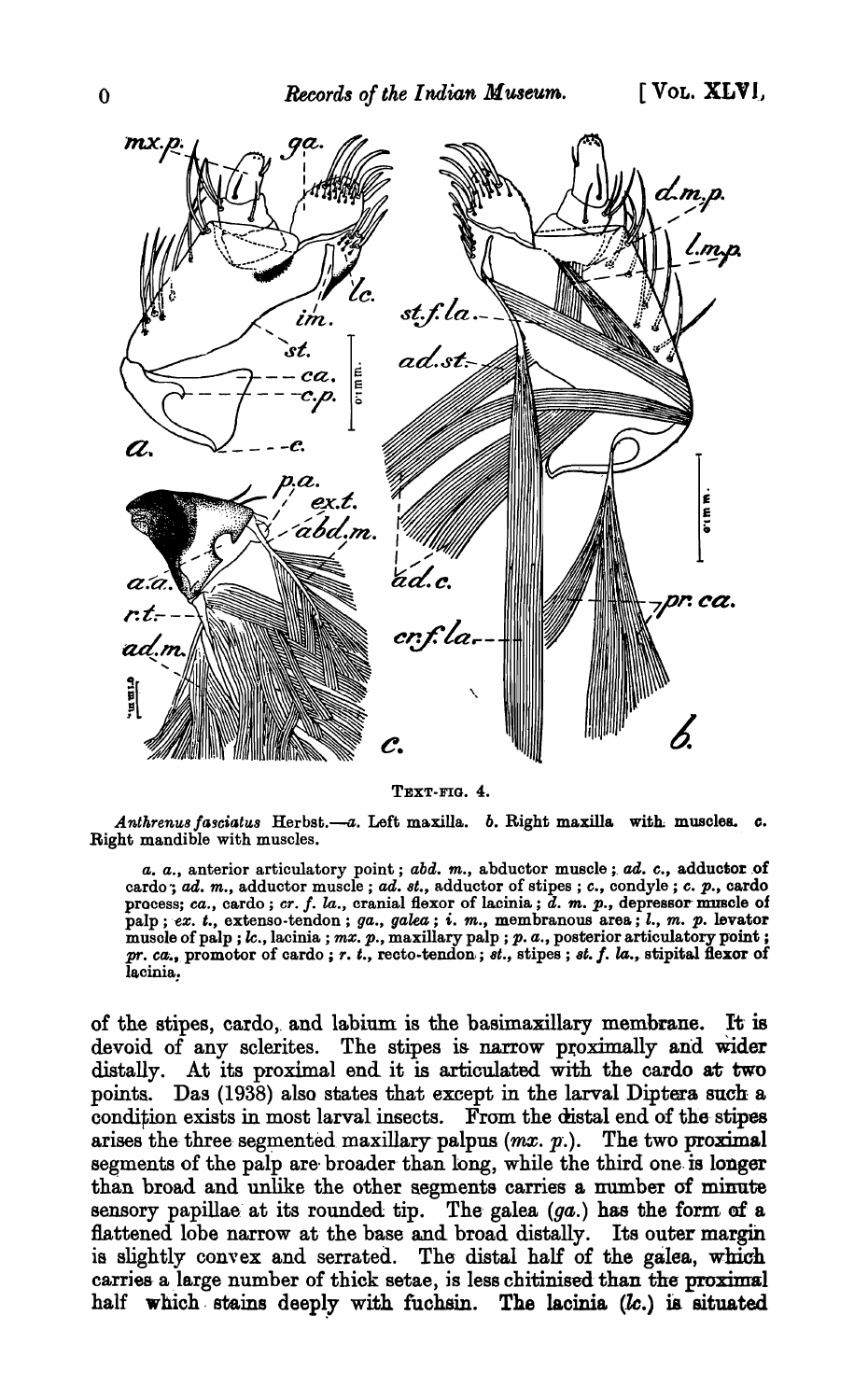# 1948:] K. S. PRADHAN : *Larva of Woolly Bear (Coleoptera)* 81

behind the galea and has the form of a triangular lobe. A small membranous area  $(i.m.)$  intervenes between the main portion of the stipes and the lacinia. The inner angle of lacinia is sharply inflected and directed backwards forming a strong apodeme for the attachment of the cranial flexor of lacinia. The posterior or the ventral surface of the maxilla is covered with a number of bristles or hairs.

Labium (text-fig. 3b.).—The labium is attached to the ventral margin of the head and consists of two main segments, the distal one being the prelabium or prementum (pmt.) and the proximal, the postlabium or postmentum. The suture between the two is the labial suture *(lb. \$.).*  The postlabium is further divided by the submentomental suture (sm. s.) into two portions, the proximal submentum  $(s, m)$  and the distal mentum (m.).

The prementum is always smaller-than the mentum and submentum. It bears a pair of labial palps and a pair of lobes fused with each other constituting the ligula  $(ii.)$ ; there is no separate glossa or paraglossa. There is, however, a distal cleft between the two lobes which constitute the ligula and each lobe bears distally a number of thick stumpy setae. The labial palpus  $(l, p)$  is smaller than the maxillary palpus and consists of two segments. The proximal segment is broader than long while the distal is longer than broad and bears at its rounded tip a number of minute sensory papillae. An apodeme  $(a)$  runs backwards and slightly upwards along the mid-dorsal line from the proximal end of the ligula, and in a lateral view looks like a curved U-shaped rod with the two arms of the U being wide apart (fig.  $5a$ .). It extends into the distal region of the mentum and is fused with the hypopharynx for the greater part of its length. The anterior half of this apodeme, as compared with the posterior portion, is deeply chitinised and the anterior or dorsal muscle of the labium is inserted' on it at a place where the deeply chitinised portion ends.

The mentum is smaller than the submentum and movable on it to a considerable extent in the vertical plane. It is fused with the basal sclerite of the hypopharynx (text-fig. 5a,b. scl.) and this fusion apparent-Iy gives the mentum a slightly folded appearance at its lateral margins.

The submentum is the largest of the three plates constituting the labium. It is narrower in its proximal region and is rigidly attached to the ventral margin of the cranium. It gradually becomes wider distally where its lateral margins are more or less rounded. The ventral or posterior surface of the labium is covered with bristles. In the larva of *Dermestes* (Das, 1938) the mentum is larger than the submentum as well as the prementum.

*Hypopharynx* (text-figs. *5a.* & *b.).-The* hypopharynx is fused with the prelabium and also with the lateral margins of the mentum. It is composed of three parts, namely, a curved distal portion  $(d, p)$ , a small rectangular portion in the middle  $(n.)$ , and a long proximal portion  $(pr, p.)$  extending upto the base of the mouth opening.

L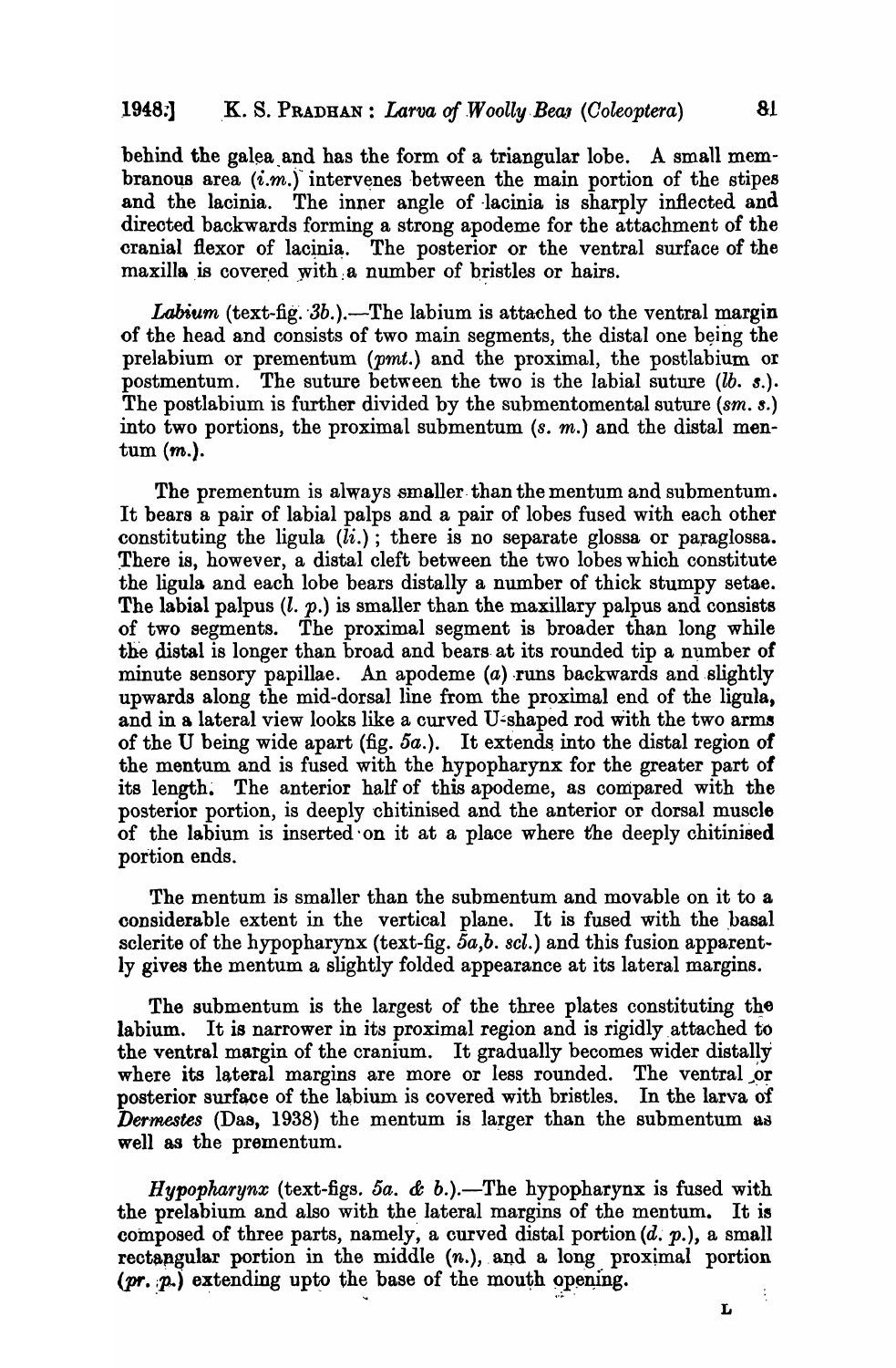

TEXT-FIG. 5.

Anthrenus fasciatus Herbst.--a. Lateral view of labium and hypopharynx. *b.* Surface view of labium and hypopharynx.

*a.,* apodeme; b. *8cl.,* basal sclerite; d. p., distal portion of hypopharynx; I. p., labial palp; *li.*, ligula; *m.*, mentum; *mth.*, mouth; *n.*, neck of hypopharynx; o. s. *8cl.,* oral branch of suspensorial sclerite of the hypopharynx; *pmt.,* premeritum; pr. p., proximal portion of hypopharynx; *s. scl.* suspensorial sclerite; *scl. n.*, sclerite in neck region; sg., subgusta.

The distal portion is the hypopharynx proper. It runs bakwards and upwards and looks very much like a tongue. It is fused anteriorly with the prelabium and laterally with the lateral margins of the mentum forming a pocket-like structure. The lateral walls of the hypopharynx bear a pair of basal sclerites (b. scl.) which are fused with the mentum. The dorsal surface of the hypopharynx is deeply grooved.

The rectangular middle portion of the hypopharynx, which may be called the neck (n.), is bounded by transverse sutures at its proximal and distal limits, and is supported by an approximately U -shaped sclerite *(sel. n.).* This sclerite serves for the attachment of retractor muscle of the hypopharynx.

The long proximal portion is comparatively narrow in its distal region. It is supported by a pair of strong chitinous rods, the suspensorial sclerites (8~ *sel.),* which run lateral1y~ Each suspensorial sclerite near the opening of the mouth bends upwards and runs closely applied to the sides of the oral aperture  $(mth.)$ . In this region it is not deeply pigmented and is called the oral branch of the suspensorial sclerite (*o.s. scl.*), which serves for the attachment of the retractor muscle of the mouth-angle. The hypopharynx is covered with a number of irregularly distributed minute sensory papillae which are present in a fairly large number on the sides of the subgusta.

#### MUSCULATURE OF THE MOUTH-PARTS.

*Labral muscles.*—The musculature of the labrum consists of a single group of muscle fibres known as *compressor of the labrum*. It is made up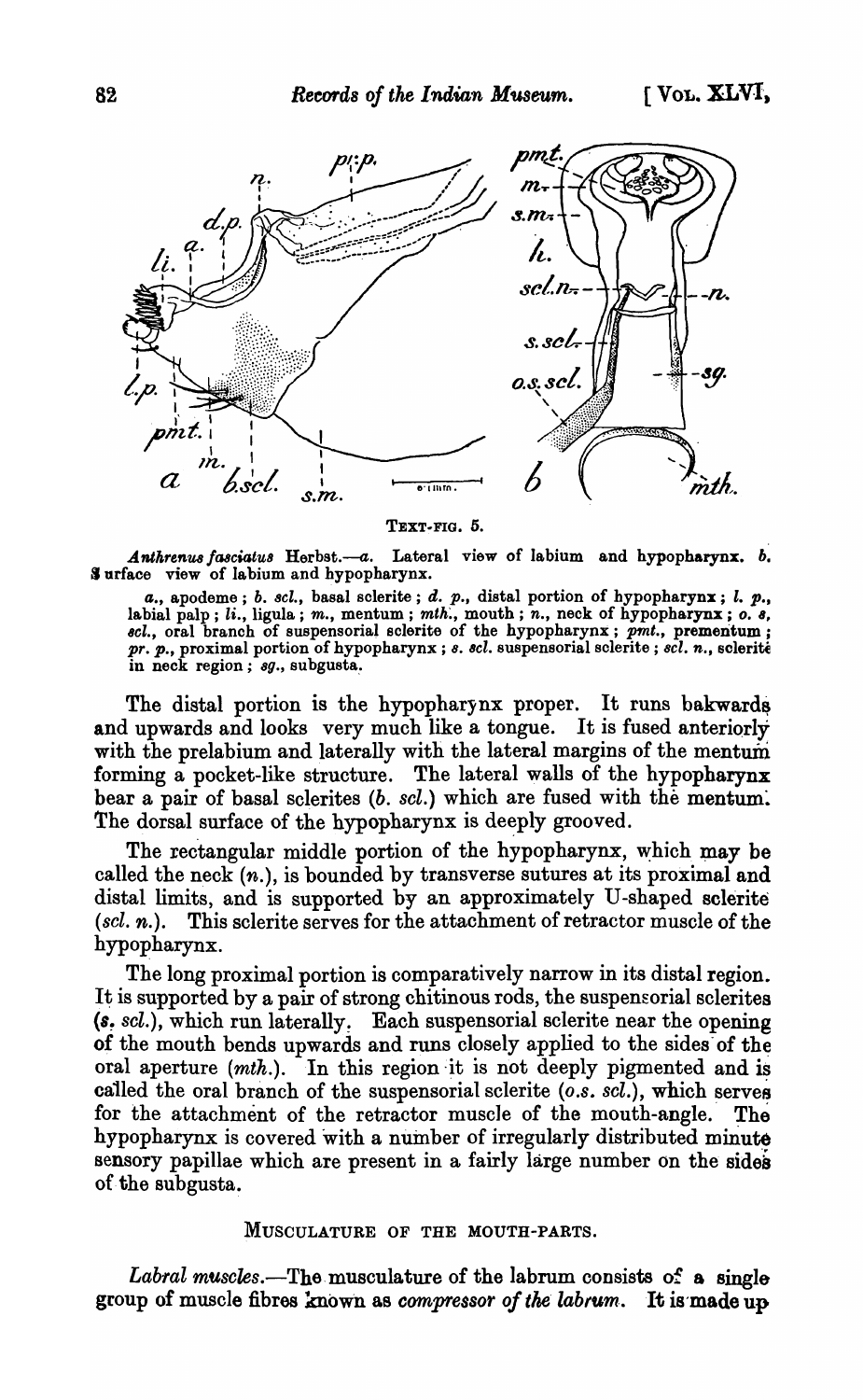of a group of small thin fibres running across and between the anterior and posterior walls of the labrum. No other muscles are directly inserted on the walls of the labrum. The fusion of tormae with the lateral sclerites has led to the suppression of *lateral labral muscles* described by Das (1938) in several insect larvae.

*Manidibular muscles* (text-fig. 4c.).—Each mandible is moved by a strong adductor and a much smaller abductor muscle.

*Adductor of the mandible:* The fibres of the adductor muscle (ad. m.) are spread out fan-wise and take their origin from the dorsal and pdsterior walls of the cranium. They are inserted on a large apodeme, the recto-tendon  $(r, t)$ , at the inner angle of the mandibular base.

*Abductor of the mandible* : The fibres of the abductor muscle *(abd. m.)* take their origin from the lateral wall of the cranium and arise a little anterior to the adductor muscle. They are inserted on a small apodeme, the extenso-tendon  $(ex. t.)$ , situated on the outer margin at the base of the mandible between the anterior and posterior articulatory points.

The ventral set of muscles present in certain insects (Snodgrass, 1935) is absent in the larva of *Anthrenus fasciatus.* 

*Maxillary muscles* (text-fig. 4b.).—The musculature of each maxilla comprises one paired and six unpaired muscles as follows :-

*Promotor of the cardo:* This is a branched muscle *(pr. ca.)* having its fibres arranged in three bundles which take their origin from the posterior region of the cranium close to the rim of the foramen magnum, and are inserted through a tendinous cord- on the cardo-process.

Adductor of the cardo: There is a pair of this muscle (ad. c.) for each maxilla. One member of the pair is short and stout. Its fibres are arranged in two bundles which take their origin on the posterior tentorial arm and get inserted on the mesal side of the cardo. The other member .of the pair is comparatively long and slender. Its fibres are arranged in one bundle which take their origin on the posterior tentorial arm and are inserted on the lateral side of the cardo, externally to the cardo-process.

*4dductor of the stipes:* This is a stout muscle (ad. *st.)* and its fibres are arranged in one bundle. It takes its origin on the posterior tentorial arm and is inserted on a blunt process situated about the middle of the inner or mesal margin of the stipes. This muscle is important in deter mining the mesal limit of the stipes.

*Cranial flexor of the lacinia:* This muscle *(cr.* f. la.) is the longest of all the muscles of maxilla and lies dorsally to the adductors of the cardaand stipes. It takes its origin on the posterior region of the cranium. slightly dorsal to that of the promotor of the cardo and is inserted through a tendinous cord on the inflected edge of the lacinia.

*Stipital flexor of the lacinia:* The fibres of this muscle *(st.* f. la.) are arranged in one bundle. It takes its origin on the outer angle of thestipital base and runs dorsally to the muscles of the palpus. Some fibres of this muscle are directly inserted on the inner base of the lacinia. while others have their insertion through the tendinous cord of the craniel flexor of lacinia.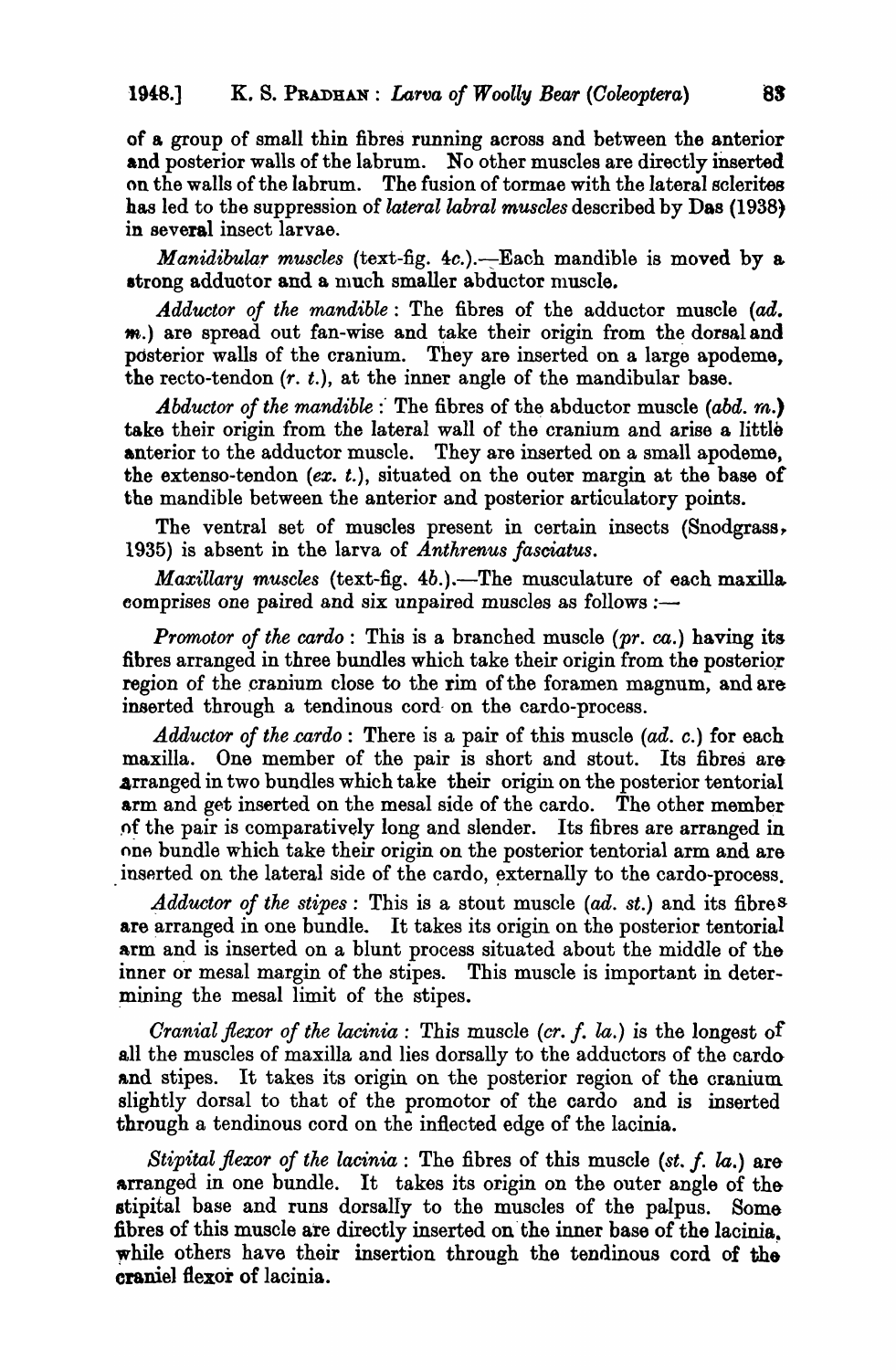Levator *muscle of the maxillary palpus:* This muscle *(l.m.p.)* is longer than the depressor muscle. It has its origin on the basal part of the stipes close to the origin of the stipital flexor of lacinia and gets inserted -on the dorsal margin of the basal segment of the palpus.

*Depressor muscle of the maxillary palp*: This is a short and stout muscle  $(d,m,p)$  having its origin on the mesal side of the stipes and insertion on the basal segment of the maxillary palp.

It 'will thus be seen that all the lobes of the maxilla, excepting the galea, are provided with muscles. The absence of the flexor of galea in the larva of *Anthrenus fasciatus* is not a unique feature, for such a condition has been met with in various other Coleopterous larvae *(Agrio tes, Carabus* etc.) described by Das (1938). Snodgrass (1928) is of the opinion that the inner lobe apparently borne by the basal segment of the palpus in *Sialis* (Neuroptera-Megaloptera), called the galea by Crampton  $(1922)$ , cannot be given this name, as it lacks muscles. Das  $(1938)$ , however, does not agree with Snodgrass and points out that the galea jn many larval insects has been found to be without muscles. The absence of muscles on the galea in the larva of *Anthrenus fasciatus* supports Das's .opinion.

*Labial muscles* (text-fig. 3b.).—The musculature of the labium comprises the following paired muscles: $-$ 

*Median or ventral muscles of the prementum*  $(m.n. pr.)$ *: These take* their origin on the submentum ventral to the retractor muscles of the hypopharynx and are inserted on the middle of the proximal border of the prementum.

*Lateral muscles of the prementum*  $(l.m.pr.)$ *: The fibres of each member* .of the 'pair are' arranged in two bundles which take their origin on the submentum ventral to the retractor muscles of the hypopharynx and .are inserted on the sides of the proximal border of the prementum.

*Dorsal muscles of the prementum (d.m.pr.)* : These muscles take their origin on the submentum internally to the retractor muscles of the hypopharynx and are inserted on the apodeme  $(a)$  already described.

*Submentomental muscles* (sm.m.) : These are very small and slender median muscles which take their origin on the submentum ventral to the median or ventral muscles of the prementum, and are inserted on the middle of the proximal border of the mentum.

Snodgrass (1935) does not distinguish the median muscles from the submentomental muscles and calls the latter the 'median muscles' in many Coleopterous larvae. He states that in many larval Coleoptera the prementum is composed of two principal plates, on the proximal one of which are inserted the ' median muscles ' and on the distal one the tentorial adductors. Anderson  $(1936)$  supports Snodgrass's view and states that the prementum in Coleopterons larvae is very often subdivided into a first and a second prementum, and the latter serves as the area on which the retractors of the prementum are inserted.  $He$  $(1936, p. 4)$  further states: "That the mentum, a subdivision of the postmentum, contains no muscle insertions is shown by examples: *Periplaneta* (pl. I, B) and the labium of adult *Harpalus* (pl. I, C). It is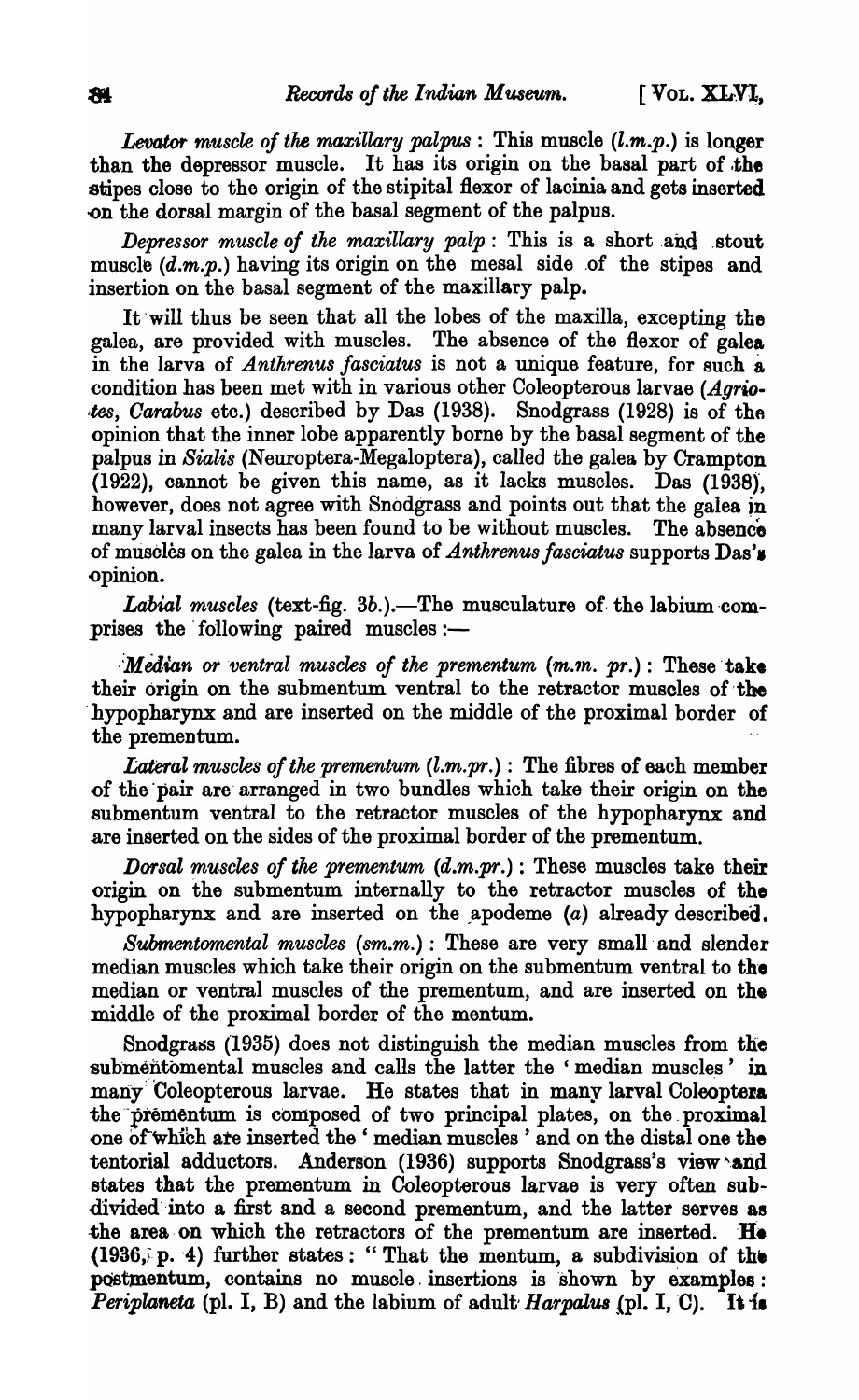necessary to accept this interpretation if we are to gain the consistency essential to a comprehensive understanding of the labial structure." Das (1938), however, states that the prementum is never subdivided into a proximal and a distal plate though it may have lateral sclerites. He is of the opinion that when the postmentum is a single plate no muscle is inserted upon it, but when it has two plates, the submentum and the mentum, the latter has the insertion of the submentomental muscle. My observations on the larval labium of *Anthrenus fasciatus* fully support Das's view. The prementum in this insect is undivided. The postmentum consists of two plates, the submentum and mentum, and the submentomental muscles are inserted on the middle of the proximal border of the mentum. Snodgrass maintains that the median museles of the labium extending from the postmentum to the prementum are the only muscles which have their origin upon the postmentum. But in the larva of A.. *fasciatus* besides the median muscles of the prementum, the lateral and dorsal muscles of the prementum, the submentomental muscles and the retractor muscles of the hypopharynx have their origin upon the submentum.

I have not been able to observe distinctly the muscles of the labial palp on account of the small size of the latter. Das (1938) writes "In most larval insects the labial palpus is not provided with antagonistic muscles." The same author has described that in the larva of *Dermestes* the median muscles are absent and the submentomental muscles are inserted on the middle of the mental plate (Das 1938, pI. 6, fig. 36). In the larva of *A. fasciatus* unlike that of *Dermestes vulpinus*, median muscles of the prementum are fully developed and the submentomental muscles. are inserted on the middle of the proximal border of the mentum as *is*  the case in most primitive insects.

*Hypopharyngeal muscles.*—The musculature of the hypopharynx consists of the following paired muscles :-

*Retractor of the hypopharynx* (text-fig. *3b, rt. hyp.):* The fibres of this muscle are arranged in one bundle. It takes its origin on the proximal region of the submentum (externally to the dorsal premental muscles) and runs forwards and upwards to be inserted in the neck region of the hypopharynx. Its contraction depresses the hypopharynx and thus serves to increase the intergnathal pre-oral cavity.

*Retractor of the mouth angle* (text-fig. 2b,  $r.$   $a.o.$ ) : It is a branched muscle and its fibres are arranged in three bundles. One of these which runs in a horizontal plane has its origin on the anterior tentorial arm and insertion on the oral branch of the suspensorial sclerite. Of the remaining two, the inner one is longer than the outer. Both these have their origin on the frons and insertion on the oral branch of the suspensorial sclerite. The contraction of this portion of the muscle probably serves to elevate the posterior region of the hypopharynx.

Microtome sections showed that neither of the gnathal appendages is provided with a gandular tissue.